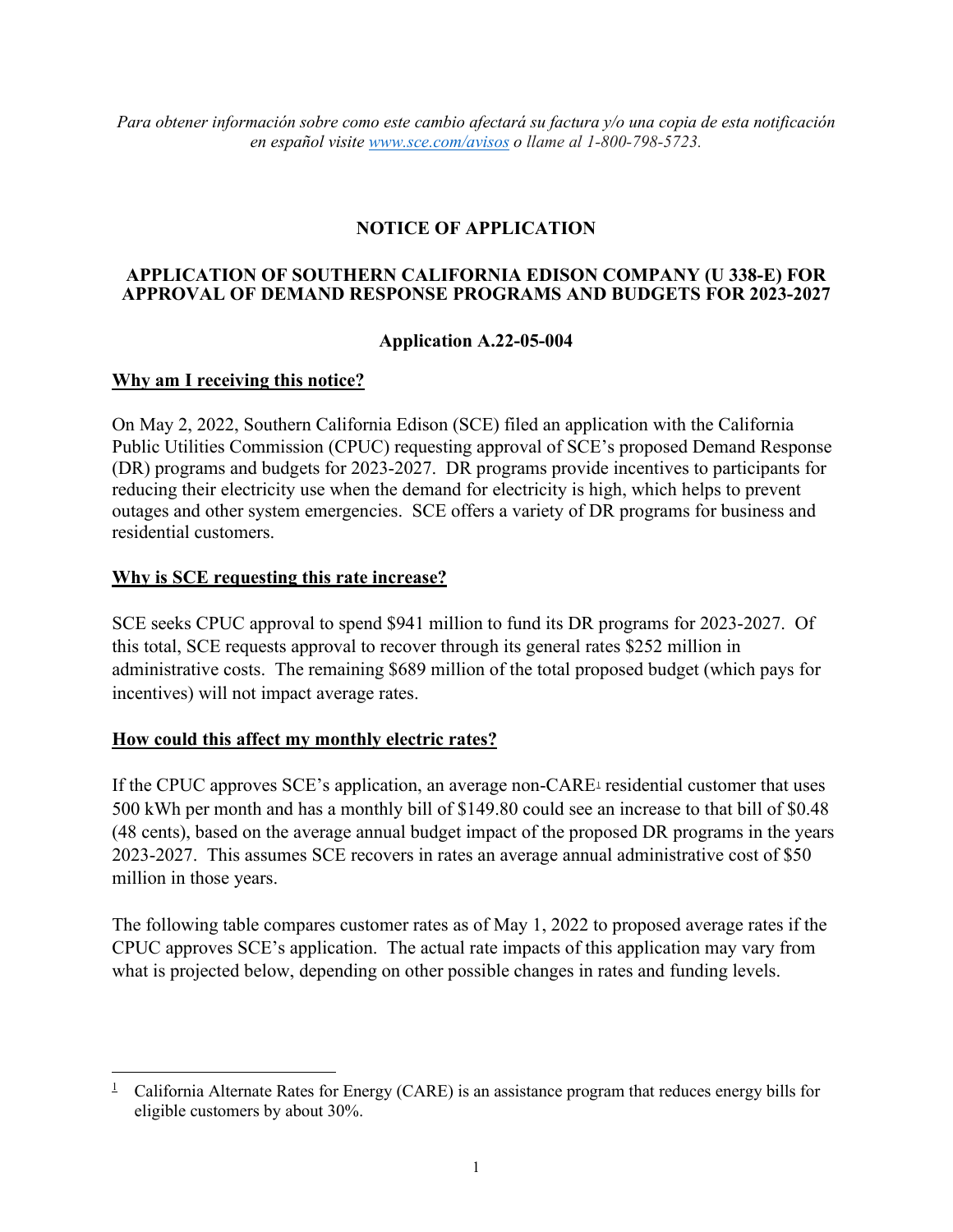# **Proposed Electric Rate Increase [2](#page-1-0)**

| Bundled Average Rates $(\frac{e}{kWh})$ |                      |                          |                       |              |
|-----------------------------------------|----------------------|--------------------------|-----------------------|--------------|
| <b>Customer Group</b>                   | <b>Current Rates</b> | <b>Proposed Increase</b> | <b>Proposed Rates</b> | % Increase   |
| Residential                             | 25.6                 | 0.1                      | 25.7                  | $0.4\%$      |
| Lighting - Small and Medium Power       | 25.9                 | 0.1                      | 26.0                  | $0.3\%$      |
| Large Power                             | 17.8                 | 0.0                      | 17.9                  | $0.2\%$      |
| Agricultural and Pumping                | 21.2                 | 0.1                      | 21.3                  | $0.3\%$      |
| Street and Area Lighting                | 27.2                 | 0.0                      | 27.2                  | $0.2\%$      |
| Standby                                 | 14.4                 | 0.0                      | 14.4                  | $0.2\%$      |
| Total                                   | 23.3                 | 0.1                      | 23.4                  | 0.3%         |
|                                         |                      |                          |                       |              |
| Residential Bill Impact (\$/Month)      |                      |                          |                       |              |
| Description                             | Current              | <b>Proposed Increase</b> | Proposed              | $%$ Increase |
| Ś<br>Non-CARE Residential Bill          | 149.80 \$            | 0.48                     | 150.28<br>-S          | 0.0<br>- \$  |
| <b>CARE Residential Bill</b>            | $101.37$ \$          | 0.33                     | 101.69<br>S           | S<br>0.0     |

## **How does the rest of this process work?**

SCE's 2023-2027 DR application will be assigned to one or more CPUC Administrative Law Judges, who will consider proposals and evidence presented during a formal hearing process. The Administrative Law Judge(s) will issue a proposed decision that may adopt, modify, or deny SCE's application. Any CPUC Commissioner may sponsor an alternate decision with a different outcome. The proposed decision, and any alternate decisions, will be discussed and voted upon by the CPUC Commissioners at a public CPUC Voting Meeting.

Parties to the proceeding as well as members of the public may review SCE's application. Among the parties is the Public Advocates Office, an independent consumer advocate within the CPUC that represents customers to obtain the lowest possible rates consistent with reliable and safe service levels. For more information about the Public Advocates Office, you may call (415) 703-1584, email PublicAdvocatesOffice@cpuc.ca.gov, or visit PublicAdvocates.cpuc.ca.gov.

# **Where can I get more information?**

# **Contact SCE:**

You may access a copy of SCE's Application, A.22-05-004, through the link available at [www.sce.com/applications.](http://www.sce.com/applications) You may also obtain a copy at SCE's corporate headquarters (2244 Walnut Grove Avenue, Rosemead, CA 91770), by calling SCE's customer service line at (800) 655-4555, or by mail at:

Southern California Edison Company P.O. Box 800 Rosemead, CA 91770 Attention: Request for copy of 2023-2027 Demand Response Application

<span id="page-1-0"></span><sup>&</sup>lt;sup>2</sup> The table shows the impact of the total program on an average (of four years) annualized basis compared to current rates with current funding levels.